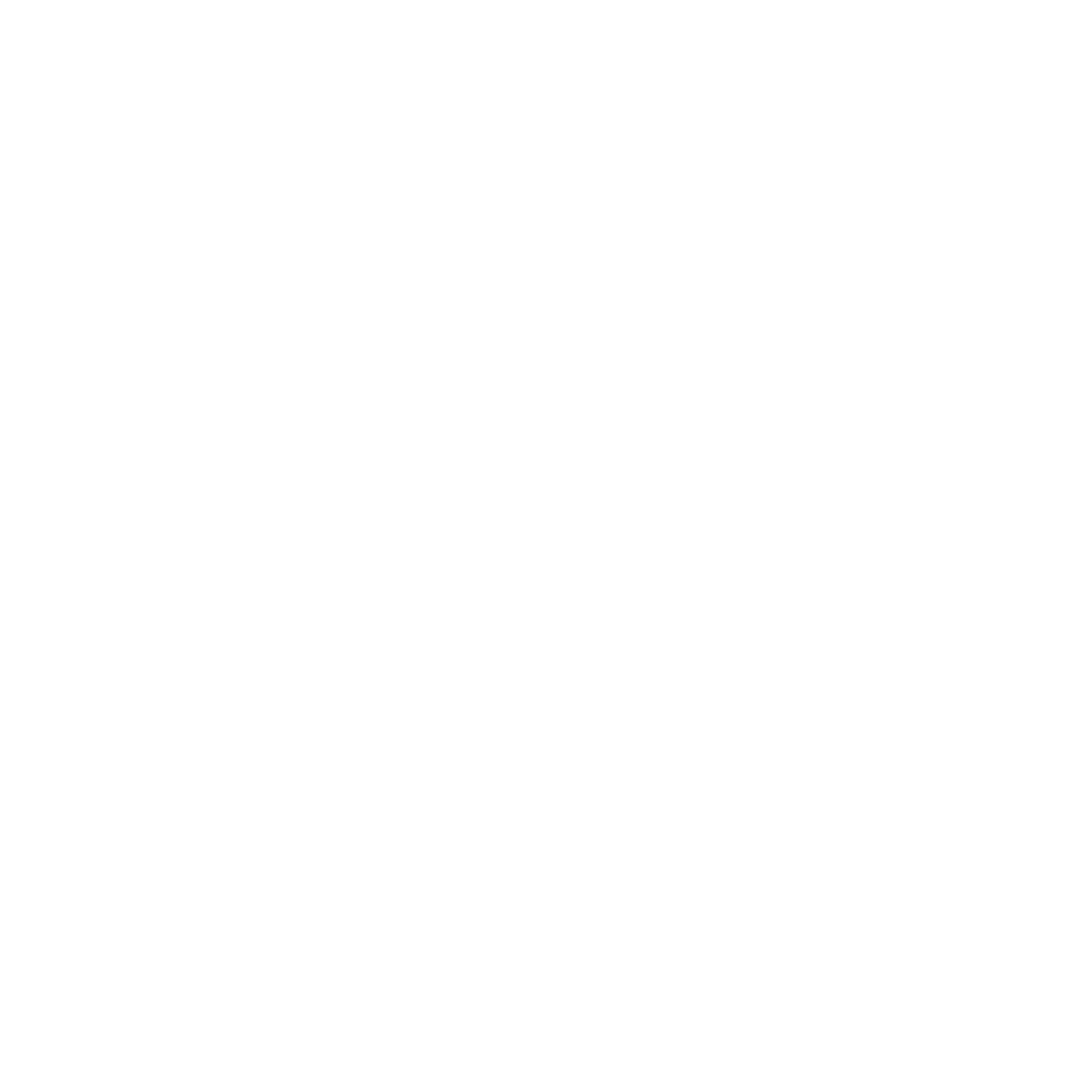# **The Strategy of I**

Fifteen years ago this month, the Gulf War upset prevailing assumptions about airpower and its relationship to the "AirLand Battle."

**A lineup of active duty and Air National Guard F-15s and F-16s flies over the burning oil fields of Kuwait. Airpower smashed Iraqi forces, disrupted Iraqi command and control, and destroyed Iraq's ability to mount further aggression.**

**SAMP** 

 $AP$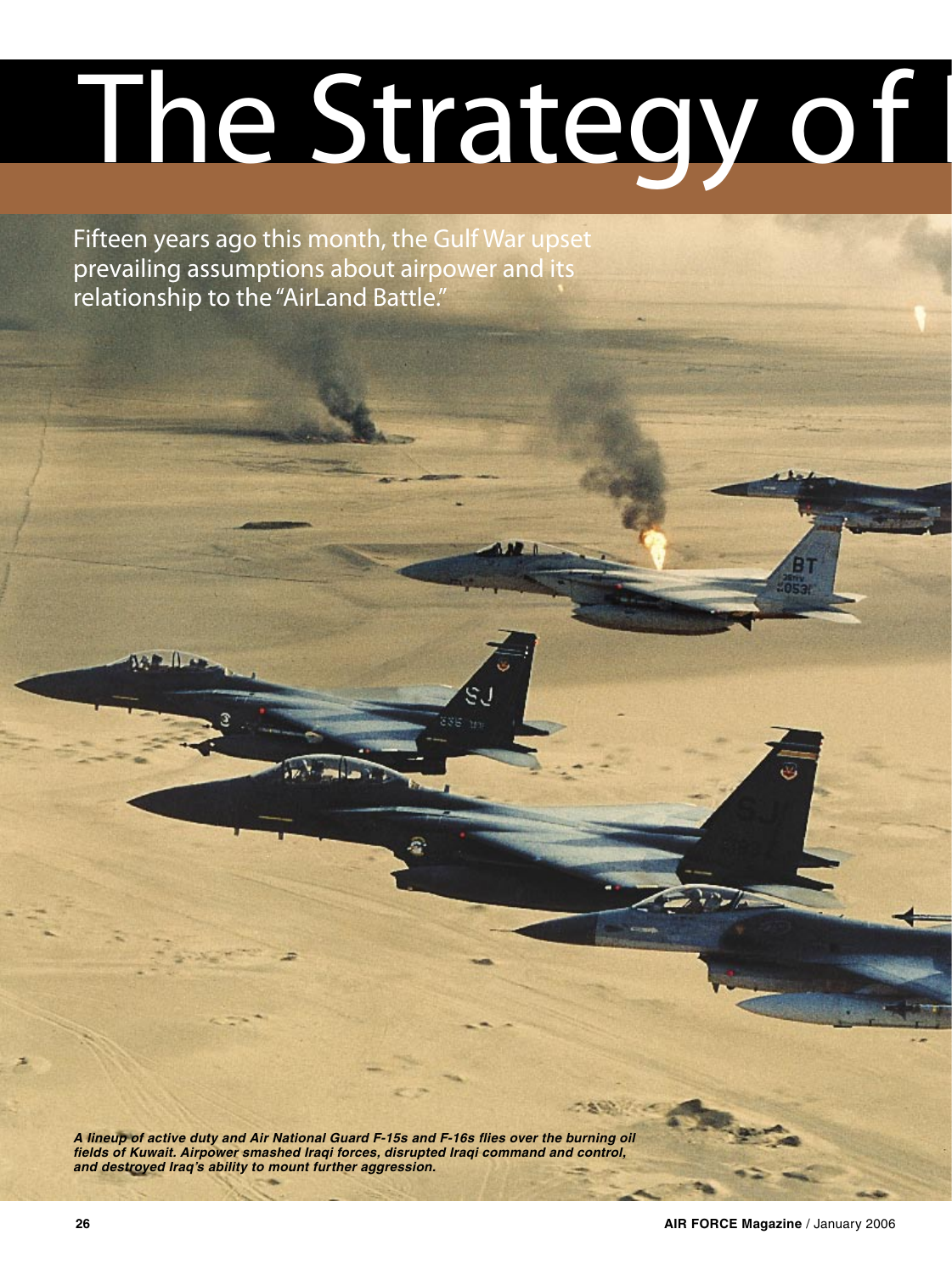# Desert Storm

By John T. Correll



**n the summer of 1990,** Iraq was the best-armed state in the Arab world. Despite the increasingly **I** bellicose behavior of the Iraqi leader, Saddam Hussein, the Pentagon, the State Department, and the Central Intelligence Agency did not see Iraq as an urgent problem.

Intelligence reports said that Iraq was "weary" from its long war in the 1980s with Iran and was not likely to attack its neighbors in Kuwait or Saudi Arabia. The assessment did not change appreciably when Saddam, in a televised speech on July 17, threatened to take military action against Kuwait.

In late July, US Central Command featured Iraq—thinly disguised as "a country from the north"—in a command post wargame called Internal Look. The scenario was an Iraqi invasion of the Arabian peninsula. State Department officials complained on the grounds that Iraq was not an enemy.

The oil crises of the 1970s had demonstrated the importance of the Middle East, but US defense strategy regarded it as a military theater of secondary importance, after Europe and the Pacific.

US armed forces were focused on the end of the Cold War. The Berlin Wall had fallen in 1989, and both the Warsaw Pact and the Soviet Union were tottering. The defense budget and force structure had been cut deeply, and there were demands for further reductions. A sarcastic headline in the *New York Daily News* said, "Pentagon Needs a Few Good Enemies."

The future looked particularly uncertain for the Air Force. Since its founding as a separate service in 1947, the Air Force's prime mission had been to deter and counter the Soviet Union in

the Cold War. For most of its history, the service had been dominated by Strategic Air Command. Within two years, SAC would cease to exist.

In the minds of many, the role of the tactical air forces was to support the Army in the "AirLand Battle." In the Heritage Foundation's Policy Review, Jeffrey Record, a noted defense analyst, asked whether the nation still needed an independent Air Force. His treatise was entitled, "Into the Wild Blue Yonder: Should We Abolish the Air Force?"

Bucking the trend, the Office of the Secretary of the Air Force in June 1990 published a white paper, "Global Reach-Global Power." It described the maturation of "a truly revolutionary set of technologies" and said the United States had become "an aerospace nation."

Sometimes, the white paper said, the Air Force would function in a subordinate role, but "to meet the needs of the joint force commander, we conduct independent, parallel, and supporting operations in conjunction with other service components." It predicted that the "use of military forces will be primarily in sharp, powerful, short duration operations," with airpower playing a strong and early part.

# **Desert Shield**

Saddam invaded Kuwait on Aug. 2, 1990. It was not clear that he was going to stop there. Iraq had 63 ground divisions, 27 of them already in Kuwait and positioned to move south. He also had about 750 combat aircraft. If he could seize the adjacent Eastern Province of Saudi Arabia, he would, with his other holdings, control more than half of the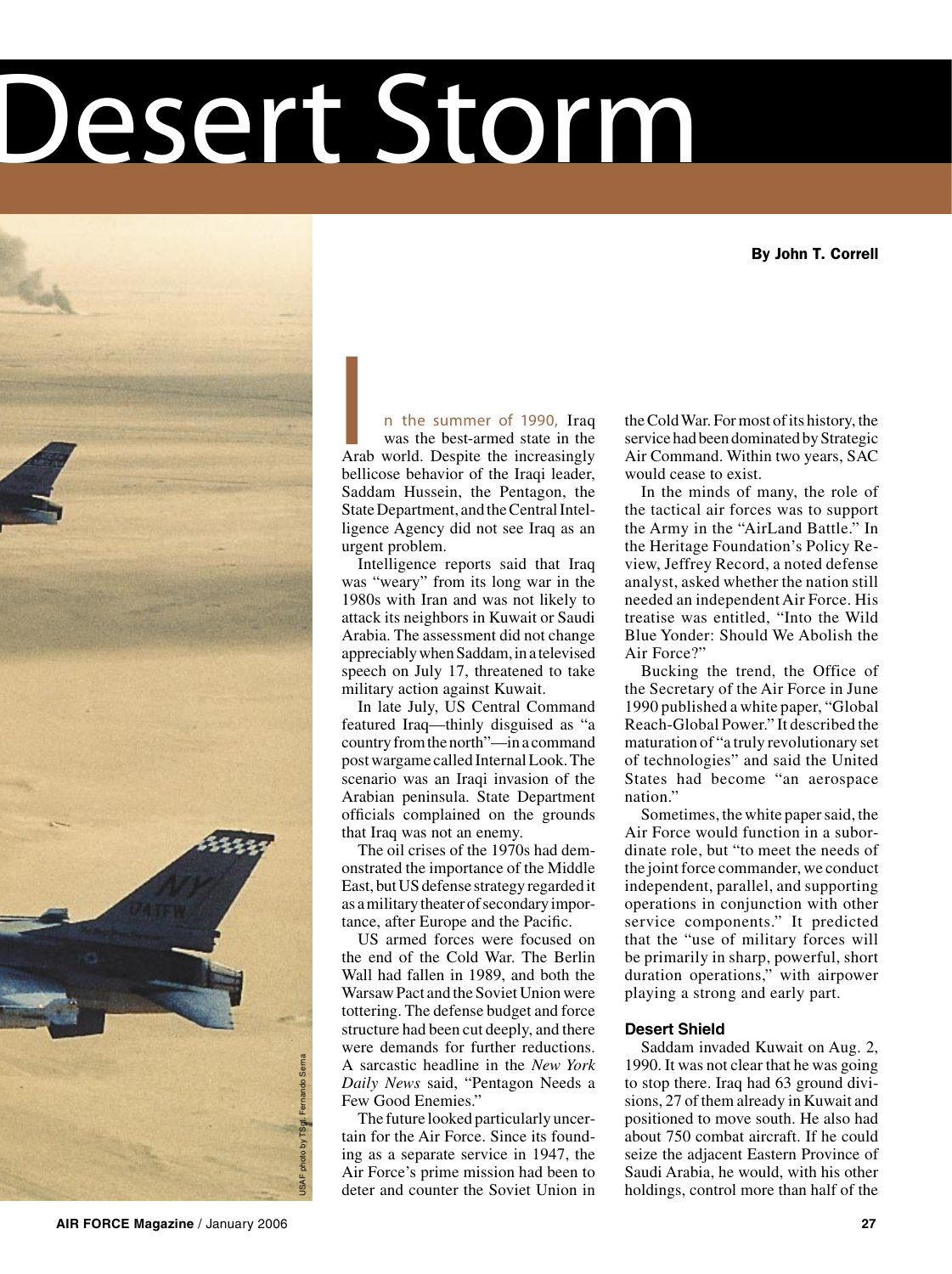

**President George H.W. Bush's Secretary of Defense, Richard Cheney, talks with a marine before the shooting starts. After the war was over, Cheney declared, "The air campaign was decisive."**

world's oil. Saudi defense forces were not sufficient to stop him.

In Washington, President Bush said the invasion of Kuwait "will not stand" and demanded that Iraq withdraw from Kuwait. On Aug. 6, Saudi King Fahd accepted a US offer of assistance. On Aug. 8, the Gulf saw the arrival of the first US forces—a USAF C-141 carrying an airlift control element, closely followed by F-15s from Langley AFB, Va., and elements of the US Army's 82nd Airborne Division.

The Pentagon announced that the name of the operation was Desert Shield. It would be conducted by US Central Command, which had grown out of the old Rapid Deployment Joint Task Force, formed in the wake of the Iranian hostage crisis and Soviet invasion of Afghanistan. CENTCOM's area of responsibility was the Middle East, Southwest Asia, and Horn of Africa. It did not, however, include Israel, Lebanon, or Syria, which were watched over by the more prestigious US European Command.

The commander of CENTCOM was Army Gen. H. Norman Schwarzkopf. As a theater commander, he was empowered by the Goldwater-Nichols Act of 1986 to organize and employ his force as he saw fit, but the command had no forces of its own. On a day-to-day basis, CENTCOM consisted of a headquarters and planning staff in Tampa, Fla.

Schwarzkopf drew his Air Force component from 9th Air Force, headquartered at Shaw AFB, S.C. The commander, Lt. Gen. Charles A. Horner, was a hard-nosed fighter pilot who got along well with Schwarzkopf. Ninth Air Force was part of Tactical Air Command, but when Horner was acting in his capacity as commander of the CENTCOM Air Force component, he answered to Schwarzkopf, not to the Air Force.

Secretary of Defense Richard B. Cheney and Schwarzkopf went to Saudi Arabia to confer with King Fahd, taking along Horner and the Army component commander, Lt. Gen. John J. Yeosock of 3rd Army. When Cheney and Schwarzkopf came home, Horner and Yeosock remained in Riyadh.

Horner, as the senior officer, was designated as commander of CENT-COM Forward. That was one of several singular events that put the Gulf War on a different course than it might otherwise have taken.

Before Schwarzkopf departed from Saudi Arabia, he told Horner he was going to ask the Pentagon to help plan a "strategic air campaign." Horner was "furious" about this, Schwarzkopf recalled in his memoirs; the airman insisted that such planning was his job. However, Schwarzkopf noted, "I'd reminded him that, as my forward commander in Riyadh, he had his hands full and promised he could take over once the preliminary work was done."

# **AirLand Battle**

The relationship of force components was supposedly settled in 1943, after the success of airpower in North Africa, when *Army Field Manual 100-20* said that "land power and airpower are coequal and interdependent forces; neither is an auxiliary of the other."

However, Army ground forces never accepted that decision, and, in the 1980s, their side of the argument gained new strength with the AirLand Battle doctrine.

AirLand Battle acknowledged that the Army could not win without the Air Force, but said that airpower was fire support—always support—for the ground force. Tactical Air Command agreed.

Gen. Robert D. Russ, commander of TAC and acknowledged leader of Air Force fighter and attack forces, said, "Tactical aviators have two primary jobs—to provide air defense for the North American continent and support the Army in achieving its battlefield objectives."

Air Force doctrine officials protested



**Gen. Colin Powell, Chairman of the Joint Chiefs of Staff, confers with Gen. H. Norman Schwarzkopf, the coalition commander in chief. Schwarzkopf, an Army officer, displayed an unusually strong willingness to trust the capability of airpower.**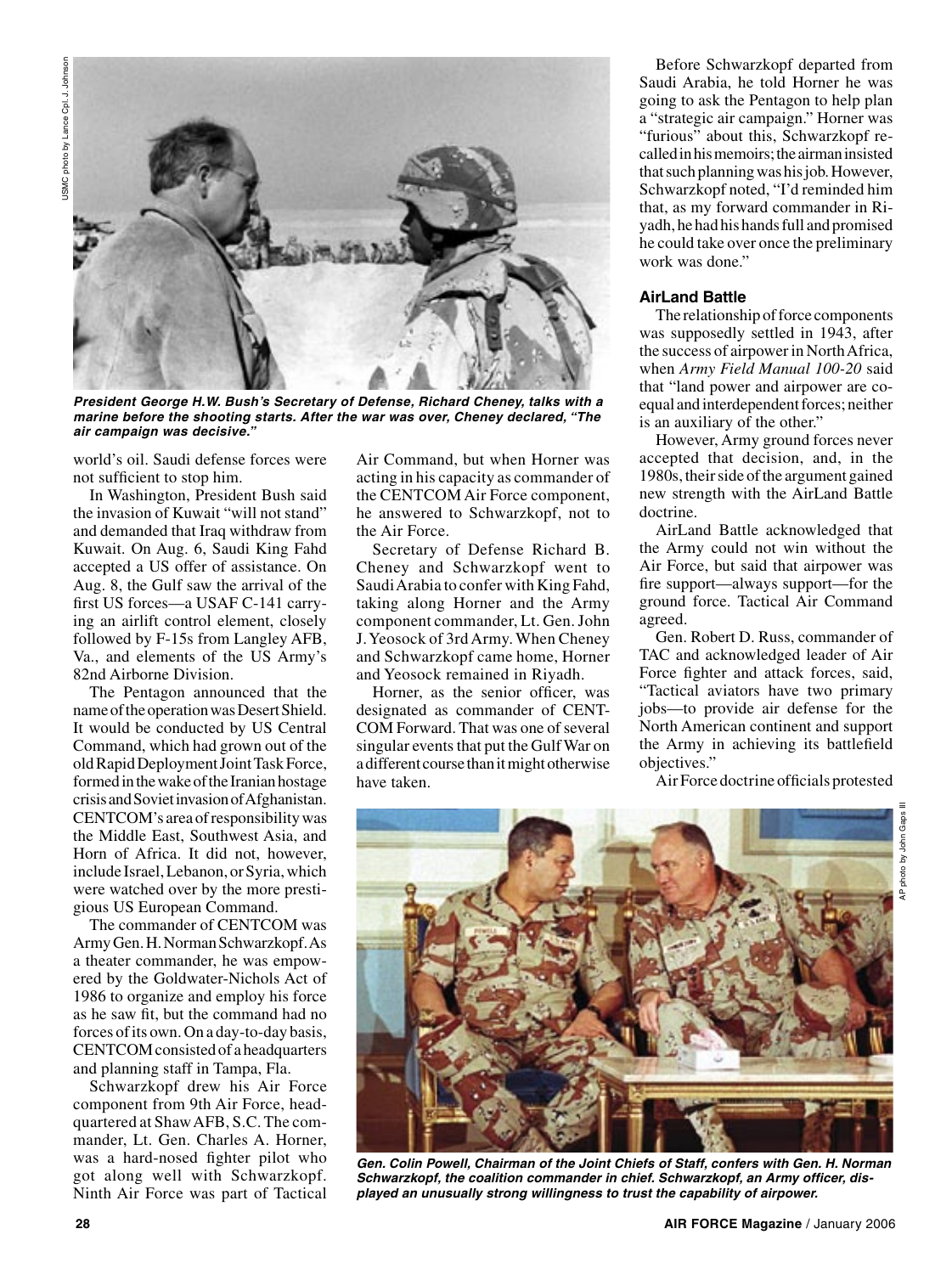that AirLand Battle was Army, not Air Force, doctrine. Their objections, however, were trumped by the differing opinion and enormous prestige of Bob Russ. Most of the fighter community shared his view.

OPLAN 1002, the off-the-shelf plan that CENTCOM used for the Internal Look exercise in 1990, was consistent with the AirLand Battle concept. In the scenario, airpower responded quickly to the invasion by the "country to the north," but its task was to trade space for time and hold back the invaders until CENTCOM ground forces could get there to regain the initiative.

At the bottom of an Internal Look briefing slide, Horner had written, "Build a hose and point it where the ground commander sees that it's needed."

The plan did provide for "cross border" air strikes, but they were the final element of the campaign (rather than the first element, as would be the case in the actual Gulf War of 1991). CENTCOM would not have gone to war with a canned OPLAN, but it was an indication of the command's emphasis on the ground battle.

Schwarzkopf's August 1990 interest in a strategic air campaign was prompted not so much by his belief in airpower as by the paucity of ground force options. It would be almost two months before Schwarzkopf could be confident that his ground force could stop an enemy attack, much less drive the Iraqis from Kuwait.

 Horner disliked talking about "strategic" and "tactical" operations. It was more useful, he believed, to think about offensive and defensive operations. Besides, said Tom Clancy—the coauthor (with Horner) of the 1999 book *Every Man a Tiger*—a "strategic air campaign" was "Air Force code for use of airpower aimed at the heart of the enemy and not at his ground forces." What Schwarzkopf wanted was an offensive air campaign.

Early plans in Desert Shield allocated Schwarzkopf one Army corps. His combat analysis group said that an offensive could succeed with a single corps only if an air campaign first inflicted 50 percent attrition on the enemy. (That attrition objective did not change when Schwarzkopf gained an additional corps in November. By then, Intelligence was reporting a larger Iraqi force.)

#### **Instant Thunder**

"I called Colin Powell [Chairman of

the Joint Chiefs of Staff] and asked that the Air Force put planners to work on a strategic bombing campaign, aimed at Iraq's military, which would provide the retaliatory options we needed," Schwarzkopf said.

Schwarzkopf then called the Air Force. The Chief of Staff, Gen. Michael J. Dugan, was out of town, so he spoke with the vice chief, Gen. John Michael Loh, who said the Air Force would be glad to help. Loh notified Russ at TAC. According to interviews conducted later, Russ did not believe that Schwarzkopf was really that interested in Air Staff assistance, and he sent word to Chuck Horner that people in Washington were mucking about in his business.

Loh next called Air Force Plans and Operations. Here again, circumstances took a strong hand in events. Lt. Gen. Jimmie V. Adams, the deputy chief of staff for plans and operations, was on leave. Adams agreed with Russ' views on airpower and on Air Staff planning of field operations.

Thus as it happened, the tasking from Loh went to the last person that Russ and Adams wanted to see involved: Col. John A. Warden III in the "Checkmate" planning division.

Warden did not subscribe to AirLand Battle. In 1988, he wrote a book, *The Air Campaign,* a treatise on the use of airpower at the operational level of war, where it could be either the primary or the supporting element in the strategy. Dugan, at the time the deputy chief of staff for plans and operations, had copies distributed to every officer on the Air Staff.

Not everyone shared Dugan's enthusiasm for Warden and his theories. Warden's detractors acknowledged that he was brilliant, but they also saw him as arrogant, headstrong, and inflexible.

Warden's team moved fast. They pulled in extra hands, among them Lt. Col. David A. Deptula. Deptula, who was working in the Office of the Secretary of the Air Force, had been the principal author of "Global Reach-Global Power." With Loh's help, Warden also tapped rich sources of information in Air Force Intelligence and elsewhere in Washington.

Within days, Checkmate had sketched out a plan named Instant Thunder, under which Saddam Hussein's forces supposedly would suffer "strategic paralysis." Ground forces did not figure prominently in the plan. It basically prescribed a massive attack by 500 combat aircraft that would, in

# **Chronology**

#### **1990**

Aug. 2. Iraq invades Kuwait.

Aug. 6. King Fahd gives permission to base US forces in Saudi Arabia.

Aug. 7. USAF F-15 squadrons depart for Gulf. USS *Independence* carrier battle group arrives in Gulf of Oman, south of Persian Gulf.

Aug. 8. F-15s from 1st TFW and elements of 82nd Airborne Division arrive.

Nov. 8. US sends 200,000 more troops for "offensive option."

Nov. 29. UN authorizes force to eject Iraq from Kuwait.

**1991**

Jan. 12. Congress approves offensive use of US troops.

Jan. 15. UN deadline for Iraqi withdrawal passes.

Jan. 17. D-Day. Coalition warplanes strike massive blow against numerous Iraqi targets.

Jan. 18. Iraq launches Scuds at Israel, Saudi Arabia.

Jan. 25. USAF opens attacks on Iraqi aircraft shelters.

Jan. 26. Iraqi aircraft begin fleeing to Iran.

Jan. 29-31. Airpower destroys Iraqi force in Battle of Khafji.

Feb. 24. G-Day. Start of 100-hour ground battle in Kuwait and Iraq.

Feb. 26. Fleeing Iraqi forces struck by airpower on the "Highway of Death."

Feb. 28. Cease-fire becomes effective at 8 a.m. (Kuwait time).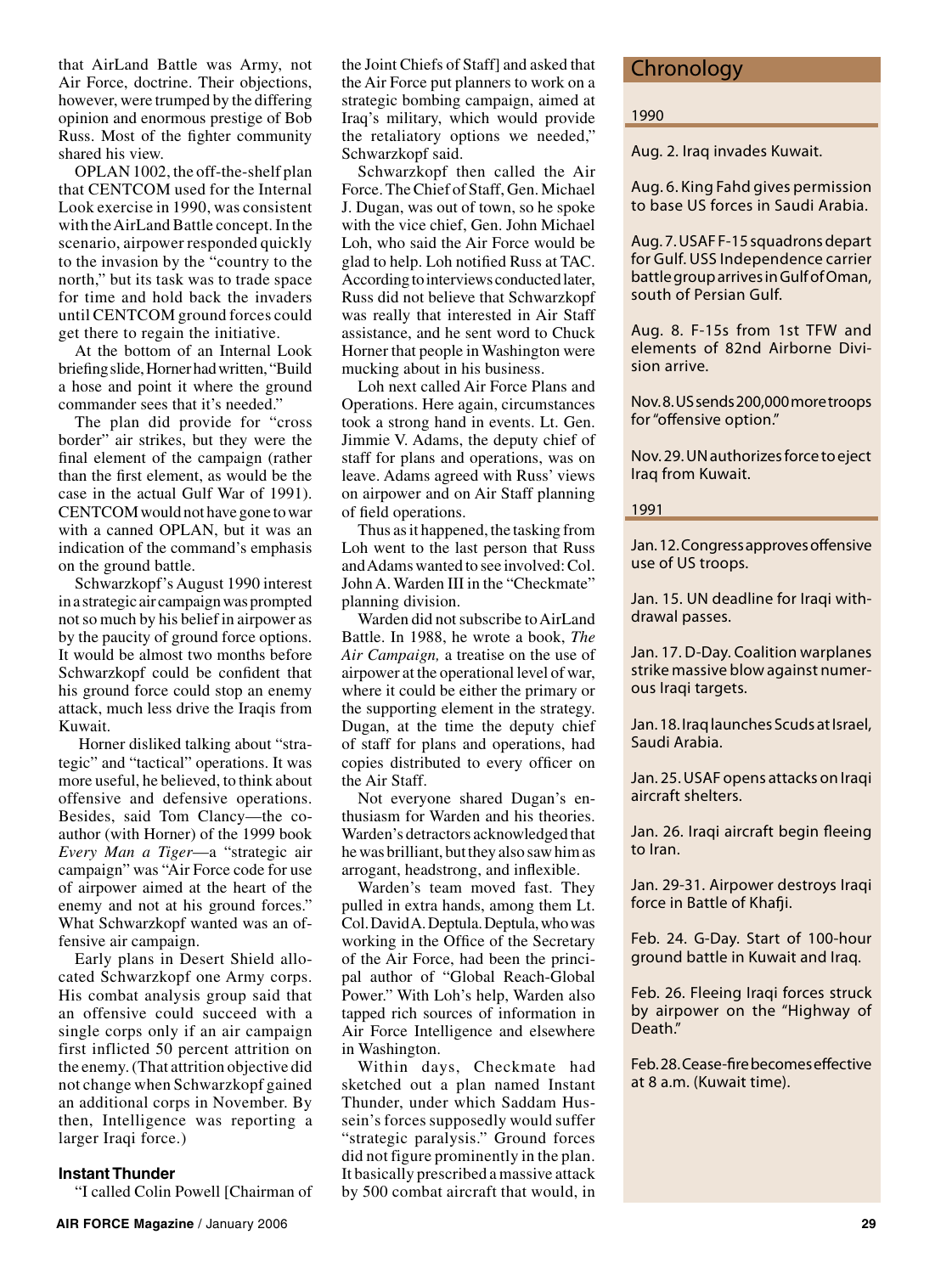

 **Lt. Gen. Charles Horner, coalition air commander, briefs reporters. Horner pushed to replace the early strategic air campaign with one that also would simultaneously hammer Iraqi ground units throughout Iraq and Kuwait.**

six to nine days, destroy Saddam's ability to wage war. The Iraqi Army in Kuwait would not be struck unless it attempted to move forward.

Warden briefed his plan to Schwarzkopf on Aug. 10 and to Powell on Aug. 11. Both of them liked it, although they wanted it revised to give more attention to the Iraqi field Army. As Powell described it later in his memoirs, Warden proposed to "attack deep inside Iraq, knock out their command and control installations, transportation systems, production and storage facilities, and air defense networks." Powell said he did not want Saddam to withdraw the invasion force. He wanted the invasion force destroyed.

The Air Staff kept TAC informed, but, at the direction of both Schwarzkopf and Dugan, it sought neither coordination with nor approval from TAC. Russ and his planners offered a different approach anyway: Instead of a sending a massive attack, send Saddam a message with a warning attack against selected targets, and then escalate only if that did not work. Adams had returned to Washington, but neither he nor Russ was able to deflect the Instant Thunder express.

On Aug. 17, Warden again briefed Schwarzkopf, who told him to take the plan to Horner in Riyadh, which he did on Aug. 20. The presentation in Riyadh, however, did not go well.

Warden's briefing began with a presentation on history and philosophy. Horner, who had studied the Middle East for years, found the lecture patronizing and told Warden to move on. "I was getting a university academic teaching a 101 class," Horner said in *Every Man a Tiger.* "At every question I asked that dealt with the Iraqi ground forces, he would dismiss my concerns as unimportant."

Horner thought Warden had brought "outstanding targeting materials and attack options" but that his plan—focused on the deep-strike aspect of the air campaign—was too narrow for actual conduct of the war.

Horner sent Warden, who seemed certain Horner was "too stupid to grasp [Warden's] central concept,"

back to Washington, but asked other members of the Checkmate team to stay. Notable among those kept in Riyadh was Dave Deptula.

# **The Black Hole**

Schwarzkopf arrived in Riyadh on Aug. 29 to take charge in person. Horner was thereafter free to concentrate on being the joint force air component commander, or JFACC, responsible for all of the airpower under the control of Central Command.

Horner recruited Brig. Gen. Buster C. Glosson as his chief planner and told him to "take the Checkmate effort and build an executable air campaign." Glosson set up shop in the basement of the Royal Saudi Air Force headquarters building. This area came to be known as the "Black Hole," both because of the secrecy and because the working hours were so long that people went in and were seldom seen coming out. Deptula was in charge of the entire offensive plan, including targets in and around Baghdad.

The Black Hole got regular inputs from Checkmate, which continued to tap valuable intelligence and information sources in Washington.

As noted by the *Gulf War Air Power Survey* after the war, there was no single document called the "air campaign plan." It consisted of a general expression of purposes and expectations, the identification of four phases of action, and a detailed air tasking order.

On Aug. 25, Schwarzkopf briefed Powell on four sequential phases of the



**Brig. Gen. Buster Glosson (seated at back) pictured inside the "Black Hole," so named because staffers rarely left the windowless strategy center. With Glosson is (l-r) Maj. Ernie Norsworthy, Col. Tony Tolin (standing), and Lt. Col. David Deptula.**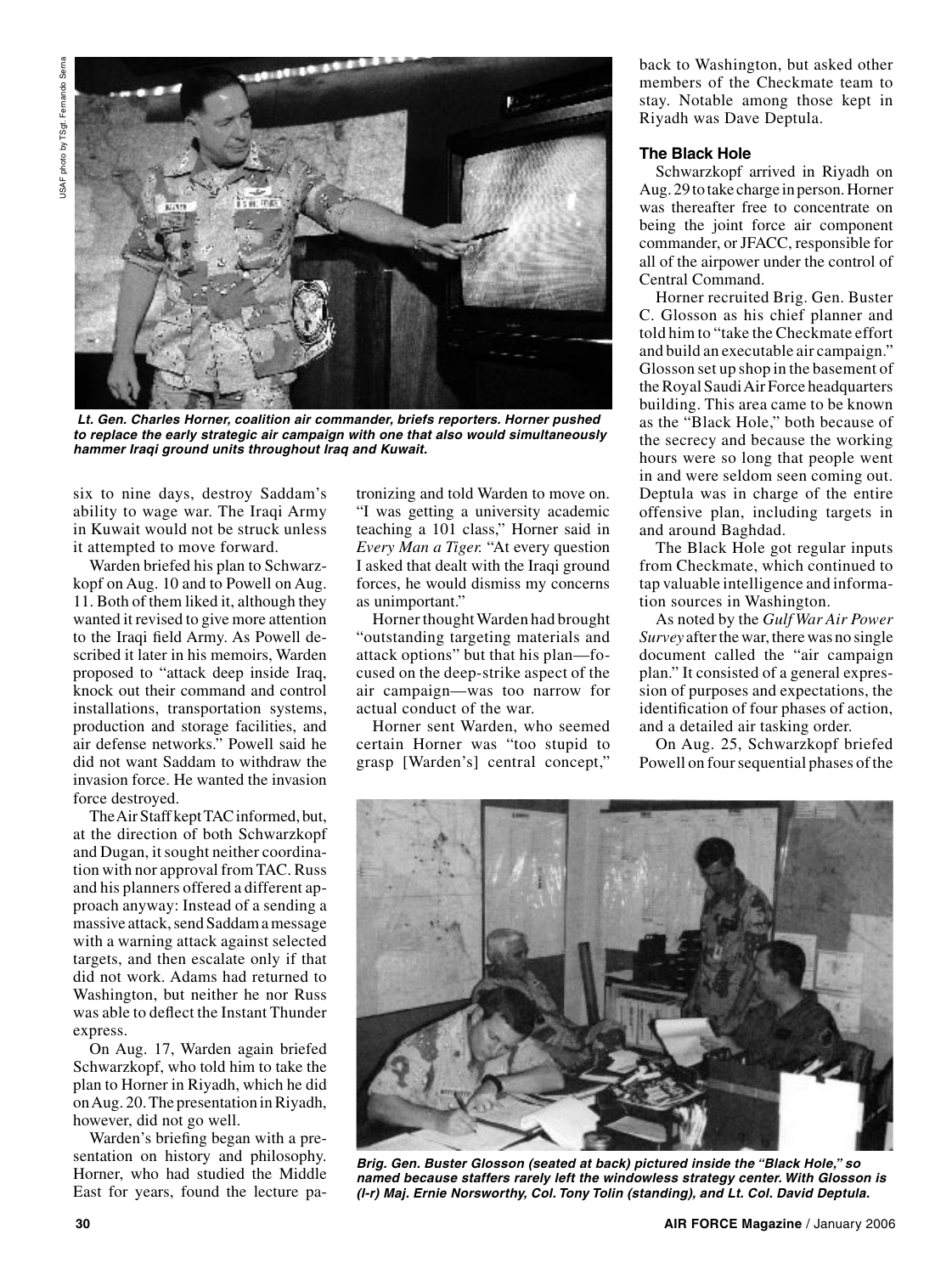plan for Desert Storm, which would eject the Iraqis from Kuwait:

1. Instant Thunder. For the time being, Schwarzkopf kept Warden's term for the strategic air campaign.

2. Suppression of enemy air defenses.

3. Attrition of enemy forces by 50 percent, an enormous task, expected to be achieved by airpower.

4. The ground attack.

"It took weeks to build the first offensive air campaign plan," Horner said. "Much of Warden's work was in it, but it went far, far beyond his work."

The original Instant Thunder plan had 84 targets. The air tasking order of Jan. 15, 1991, had 476 targets. As the war went on, targets were numbered in the thousands. Such a campaign would take longer, of course, than the six to nine days that had been estimated for Instant Thunder. Glosson's plan also differed from Warden's in that the Iraqi ground forces were hit the first day and every day thereafter until the end of the war.

Nevertheless, Instant Thunder had a strong and beneficial influence on the plan for Desert Storm. It bore no resemblance to AirLand Battle or Internal Look, in which air operations were subordinated to the ground force.

Glosson "had expanded the retaliatory scheme of the Pentagon Air Staff into the best air campaign I'd ever seen," Schwarzkopf said. "It gave us a broad range of attack options and could be conducted as a stand-alone operation or as part of a larger war." (Although Glosson led the effort, the architect of the air campaign was Deptula, who created both the attack strategy and the specific plan.)

Centralized control of airpower had been attempted in previous wars. It worked a little better in the Gulf, in part because of Horner's leadership abilities. He cultivated a rough-and-ready image, but it was quickly obvious that he was smart, well-informed, and keenly attuned to building trust and teamwork.

As JFACC, Horner exercised his authority through the air tasking order, which was prepared by the crew in the Black Hole. Navy integration into the ATO was limited, mostly for technical reasons, and the Marine Corps resisted integration of air assets. The Marines referred to the JFACC as the joint force "air coordinator" instead of the "air component commander."

Of the US combat aircraft in Desert Storm, 58 percent were from the Air



**A target—in this case, the elevator shaft of an Iraqi headquarters building—is seen through the nose of a laser guided bomb. Images of such extreme bombing precision became iconic of the Gulf War.**

Force, 27 percent from the Navy, and 15 percent from the Marine Corps.

As usual in war, the ground force commanders wanted more strikes on the enemy force directly in front of them, and they blamed Horner for not getting them. Actually, Horner was following directions from Schwarzkopf, who wanted the bombing emphasis on the elite Republic Guard units rather than on the regular Iraqi units strung out along the border. As he had demonstrated during the Instant Thunder briefings, Schwarzkopf also appreciated the need for strategic air strikes.

What the ground commanders wanted was AirLand Battle, but they were not going to get it.

# **A Line in the Sand**

Later, after the war was over, the Iraqi forces were depicted as an easy mark, no real challenge for the superior US and coalition forces. That was not how Powell and many other planners saw it; they expected a violent clash of armies. Some prewar casualty estimates were as high as 45,000. Schwarzkopf himself predicted 5,000 casualties.

Iraq had the world's sixth largest air force and fourth largest army. Some equipment was obsolete, but Iraq's inventory also included such modern aircraft as Mirage F-1 fighters, Su-24 strike aircraft, and MiG-29 interceptors. The Soviet-built Scud surface-to-surface missiles were old but not without effect. The armored divisions had Soviet T72 tanks. The integrated Kari air defense system was formidable. ("Kari" was

Iraq spelled backwards in French. The system was French-built.)

DOD imageporni dod

By January 1991, Saddam was face to face with a formidable international coalition. The United States and 38 other nations provided ground forces, and a total of 13 nations provided combat aircraft. The coalition had more than 1,000 fixed wing attack aircraft, 800 air defense fighters, and about 540,000 ground troops.

Saddam Hussein underestimated airpower. "The US relies on the Air Force," he said. "The Air Force has never been the decisive factor in the history of war."

What Saddam wanted to do was lure the coalition into a ground war, where he was at less of a disadvantage. "If there is war, the coming battle will be the mother of all battles," Saddam declared. "This battle has been ordained by God. ... And the great battle has been initiated, the mother of all battles, between the triumphant truth with the support of God and the evil pushed by Satan, which will be beaten eventually, God willing."

The coalition's strength was airpower. For a while, it was only airpower. In a telephone conference Oct. 6, Schwarzkopf told Powell that "as far as a ground offensive is concerned, we've still got nothing."

Studying the deployment of the Iraqi Army, however, Schwarzkopf had an inspiration. The "Saddam Line" extended from the Persian Gulf west along the border of Kuwait and another 40 miles along the border of Iraq, about 175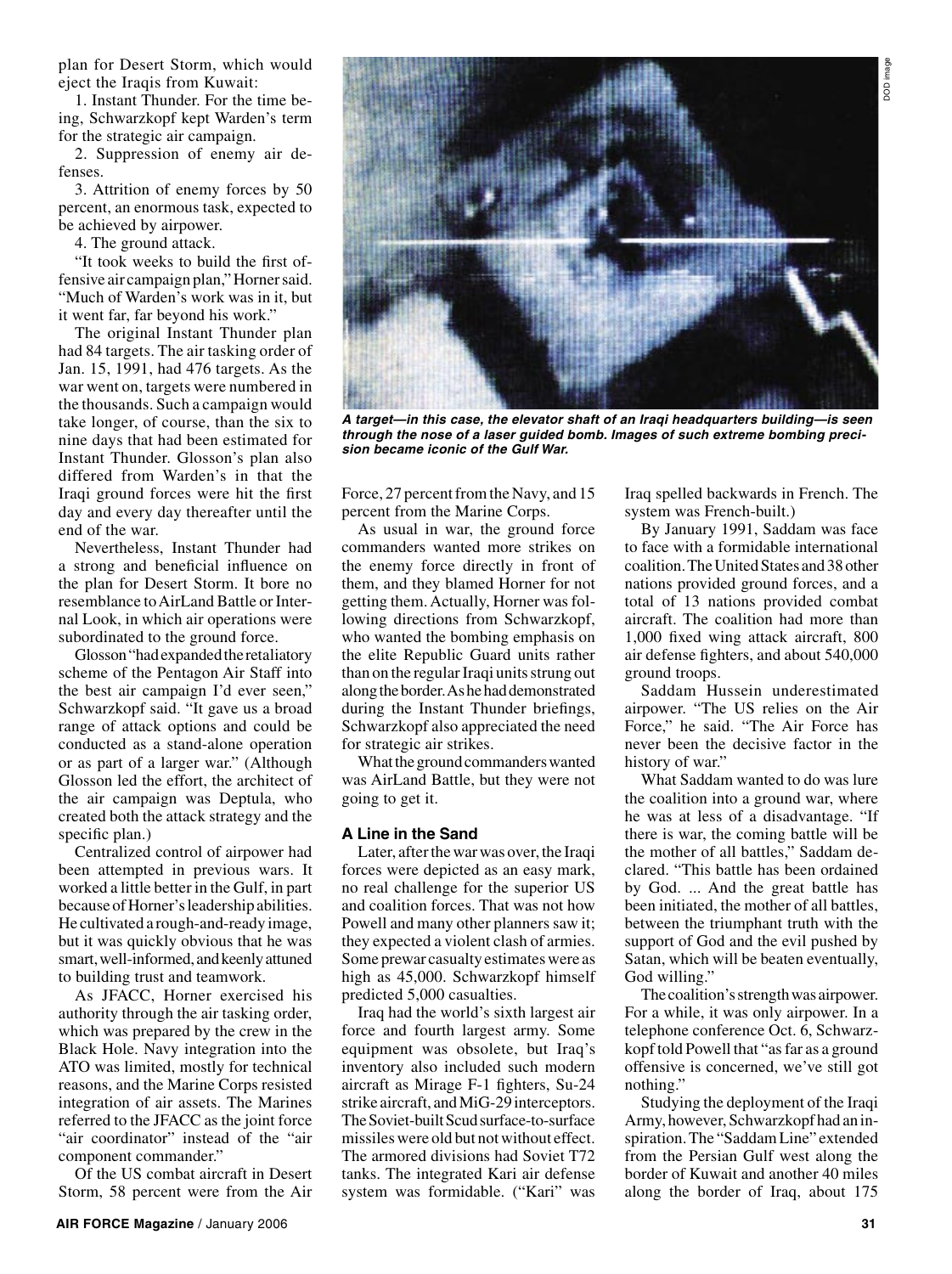

**An F-15C patrols skies over Kuwait. US air dominance drove Iraq's own air activity down to nothing in days, freeing the skies for US aircraft to watch and attack Iraqi ground units at will. All US aircraft losses stemmed from ground-fired missile attacks.**

miles in all. Saddam and his generals apparently had not noticed that their western flank was exposed and largely unguarded.

On Oct. 15, Schwarzkopf told the CENTCOM staff to plan a flanking movement in which US forces would swing far to the west and turn the Iraqi right flank in a classic military envelopment.

To do this, Schwarzkopf needed more ground forces, which he soon got. The "Left Hook" plan depended on airpower in several respects. To avoid discovery, Schwarzkopf would not be able to begin his shift to the west until airpower had shut off Iraqi surveillance. A substantial part of the forces and equipment would be moved by Air Force C-130s. And the flanking attack would not start until airpower had cut the Iraqi force down to size.

# **Desert Storm**

In the early morning hours of Jan. 17, local time (it was Jan. 16 in the United States), Operation Desert Storm began. The results are widely known. By sunrise, Saddam's command and control network no longer existed, and his ability to mount a coherent military response was gone.

Schwarzkopf's ground forces were free to begin shifting west that evening.

The threat from Iraq's Air Force was eliminated when the Iraqi aircraft that had not been destroyed outright fled to Iran. Saddam attempted to bring on the "mother of all battles" at Khafji Jan. 29, but his attacking tank force was destroyed by airpower. After that, the Iraqi Army did not again take the initiative.

The air campaign rolled on for 38 days. According to the original plan, the attack was supposed to unfold in phases, first the strategic sorties, then air defense suppression, and finally strikes on the Iraqi field Army. Instead, the phases ran concurrently. The Iraqi Army was struck the first day, as were air defenses.

As Deptula explained, it was "parallel warfare," hitting the enemy everywhere at once, making it impossible for him to adjust or adapt. About 150 individual target sets were attacked on Jan. 17. Saddam never recovered.

In the first 38 days, airpower destroyed 39 percent of the Iraqi tanks, 32 percent of the armored personnel carriers, and 47 percent of the artillery. In the aggregate, airpower met the goal of 50 percent attrition of Saddam's ground force. Between 50 and 75 percent of the front two Iraqi echelons in Kuwait were either casualties or taken prisoner, although attrition was lower for the Republican Guard divisions.

The air campaign was not perfect. The biggest disappointment was the air component's inability to find and wipe out the mobile Scuds, which came out of hiding to shoot, then hid again. The actual military value of the Scuds was small, but the casualties they inflicted in Saudi Arabia and Israel had great psychological and emotional impact.

"Airpower is the decisive arm so far,

and I expect it to be the decisive arm into the end of the campaign, even if ground forces and amphibious forces are added to the equation," Powell told the Senate Armed Services Committee, Feb. 21. "If anything, I expect airpower to be even more decisive in the days and weeks ahead."

Airpower could have ground the Iraqi force down further, but pressure had built to launch the ground phase of the war.

# **The Final Push**

H-Hour for the ground offensive was 4 a.m., local time, on Feb. 24. Coalition ground forces struck powerfully, especially on the western flank in the Iraqi desert. Air strikes continued. Within a day, the Iraqis were in general retreat. Following their instructions from Schwarzkopf, though, soldiers and airmen continued to destroy as many enemy tanks as possible so they could not be used in some future conflict.

In a 45-minute battle on Feb. 27, the day before the cease-fire, US armor struck a Republican Guard division at Medina Ridge and destroyed 60 Iraqi T72 tanks.

The same day, some Republican Guard units escaped because a US Army corps commander set the fire support coordination line too far forward. To prevent accidental attack on his forces, the ground commander decided where to draw this line. Inside of it, all fires—including air strikes—required ground force approval. On Feb. 27, the corps commander extended the FSCL north of the Euphrates in Iraq, far beyond the reach of his artillery or his need for ground force protection. For many hours, the Air Force was not permitted to strike the Iraqi convoys headed toward Baghdad.

It seemed at the time that none of this mattered too much. The outcome of the war was not in doubt, and the White House and the Pentagon were getting nervous about news reports of the socalled "turkey shoot" on the "Highway of Death" leading out of Kuwait.

Powell had not wanted the invasion force to escape, but television coverage, he said, made it look "as if we were engaged in slaughter for slaughter's sake." Perhaps it was time to stop.

US forces could have completed the destruction, but the coalition had formed to liberate Kuwait, not for regime change in Iraq, and the United States was not prepared to continue the war alone.

John H. Sununu, the White House